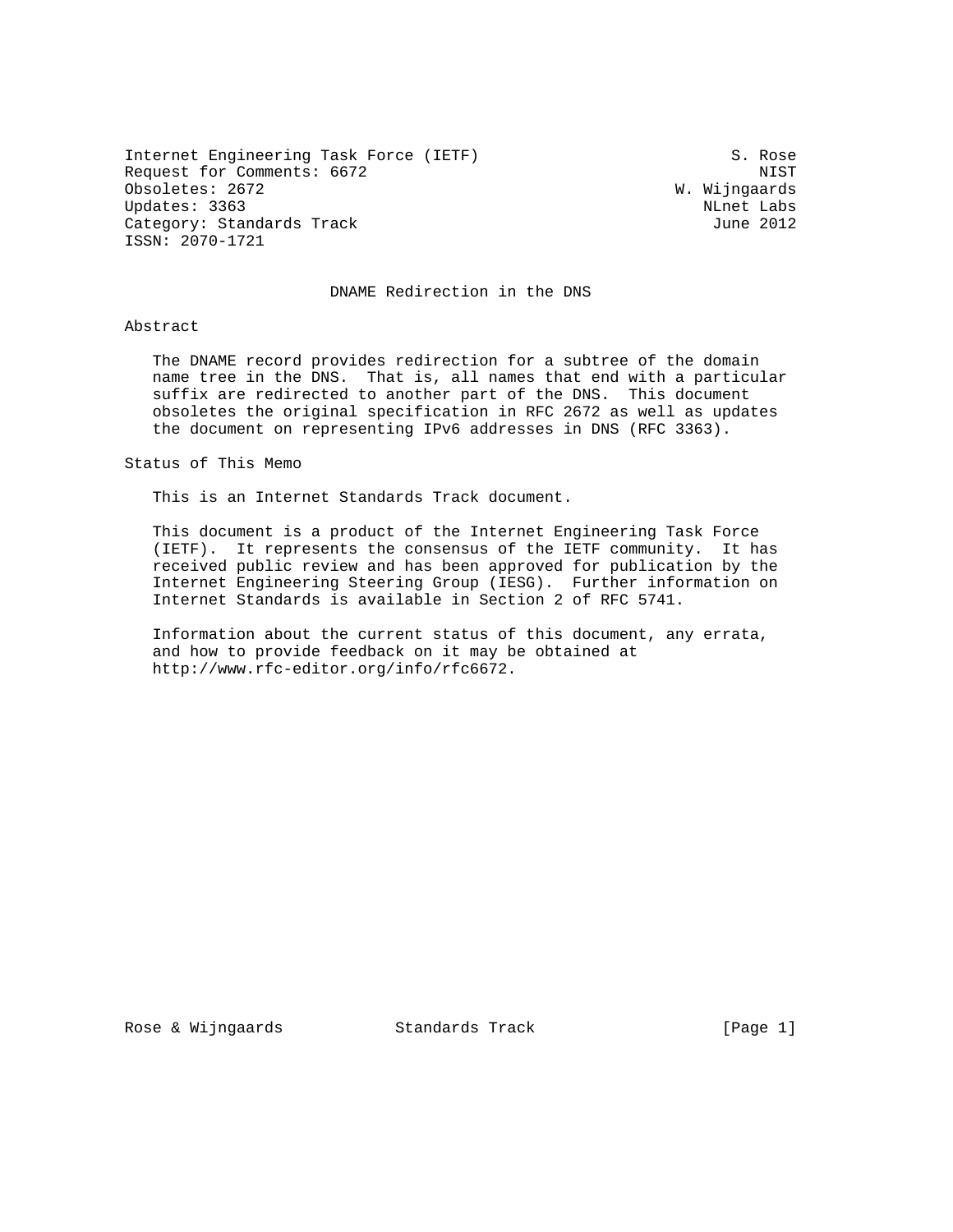Copyright Notice

 Copyright (c) 2012 IETF Trust and the persons identified as the document authors. All rights reserved.

 This document is subject to BCP 78 and the IETF Trust's Legal Provisions Relating to IETF Documents (http://trustee.ietf.org/license-info) in effect on the date of

 publication of this document. Please review these documents carefully, as they describe your rights and restrictions with respect to this document. Code Components extracted from this document must include Simplified BSD License text as described in Section 4.e of the Trust Legal Provisions and are provided without warranty as described in the Simplified BSD License.

 This document may contain material from IETF Documents or IETF Contributions published or made publicly available before November 10, 2008. The person(s) controlling the copyright in some of this material may not have granted the IETF Trust the right to allow modifications of such material outside the IETF Standards Process. Without obtaining an adequate license from the person(s) controlling the copyright in such materials, this document may not be modified outside the IETF Standards Process, and derivative works of it may not be created outside the IETF Standards Process, except to format it for publication as an RFC or to translate it into languages other than English.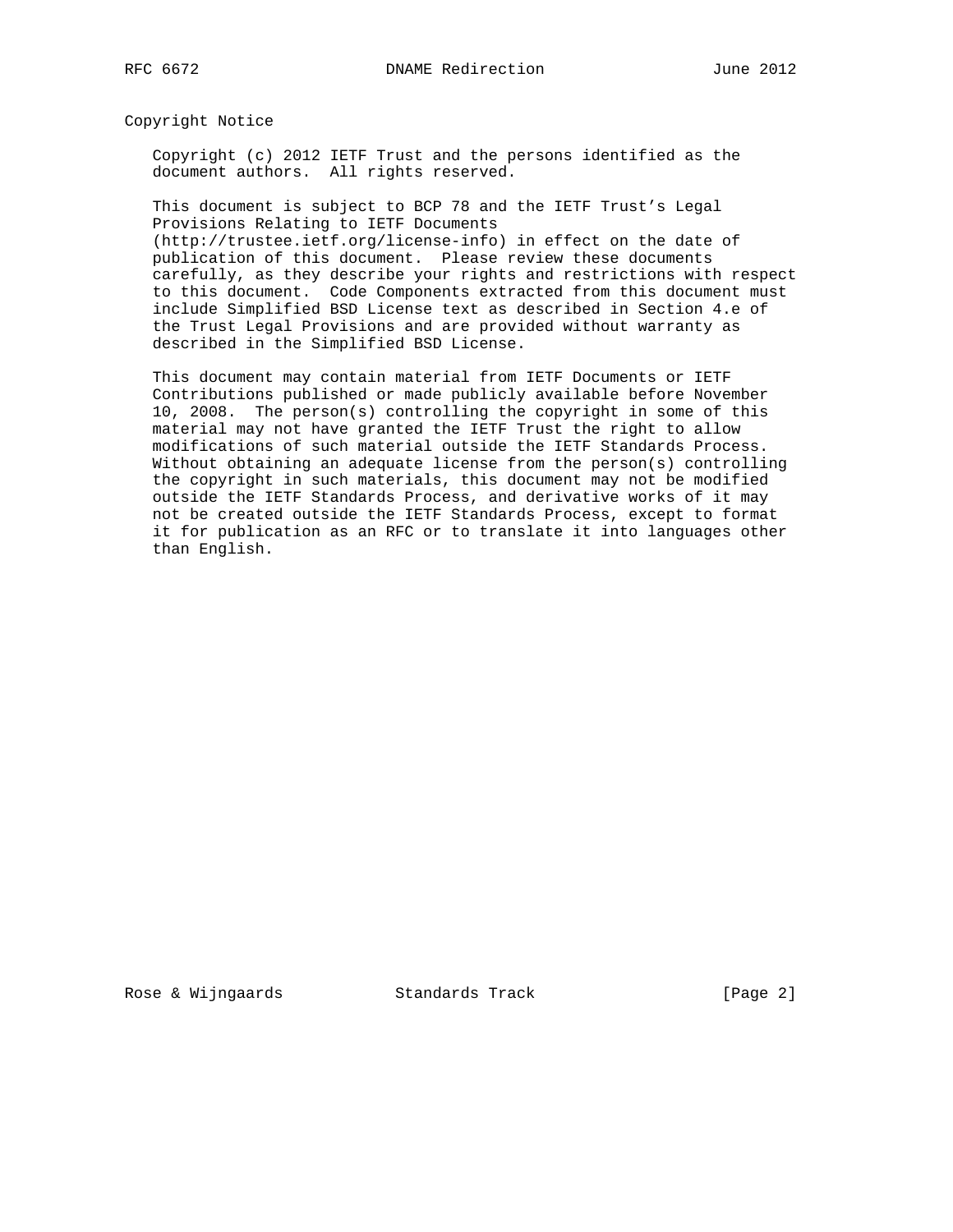# Table of Contents

| 1. .           | 4                                                          |
|----------------|------------------------------------------------------------|
| 1.1.           | 4                                                          |
| 2.             | 5                                                          |
| 2.1.           | 5                                                          |
| 2.2.           | 5                                                          |
| 2.3.           | $\overline{6}$<br>DNAME Owner Name Matching the QNAME      |
| 2.4.           | 7<br>Names next to and below a DNAME Record                |
| 2.5.           | $\overline{7}$<br>Compression of the DNAME Record          |
|                | 8                                                          |
| 3.1.           | 8                                                          |
| 3.2.           | 9                                                          |
|                |                                                            |
|                | 3.4. Acceptance and Intermediate Storage 11                |
| 3.4.1.         | Resolver Algorithm 11                                      |
| 4.             | DNAME Discussions in Other Documents 12                    |
| 5 <sub>1</sub> | Other Issues with DNAME 13                                 |
| 5.1.           | Canonical Hostnames Cannot Be below DNAME Owners 13        |
|                | 5.2. Dynamic Update and DNAME 13                           |
|                |                                                            |
| 5.3.1.         | Signed DNAME, Unsigned Synthesized CNAME 14                |
| 5.3.2.         | DNAME Bit in NSEC Type Map 14                              |
|                | 5.3.3. DNAME Chains as Strong as the Weakest Link 14       |
|                | 5.3.4. Validators Must Understand DNAME 14                 |
|                | Invalid Name Error Response Caused by DNAME in<br>5.3.4.1. |
|                |                                                            |
|                | Valid Name Error Response Involving DNAME in<br>5.3.4.2.   |
|                |                                                            |
|                | 5.3.4.3. Response with Synthesized CNAME 16                |
|                | 6. Examples of DNAME Use in a Zone 16                      |
| 6.1.           | Organizational Renaming 16                                 |
| 6.2.           | Classless Delegation of Shorter Prefixes 17                |
| 6.3.           | Network Renumbering Support 17                             |
| 7.             |                                                            |
| 8.             | Security Considerations 18                                 |
| 9.             |                                                            |
|                |                                                            |
|                | 10.1. Normative References 19                              |
|                | 10.2. Informative References 20                            |
|                | Appendix A. Changes from RFC 2672 21                       |
|                | A.1. Changes to Server Behavior 21                         |
|                | A.2. Changes to Client Behavior 21                         |
|                |                                                            |

Rose & Wijngaards Standards Track [Page 3]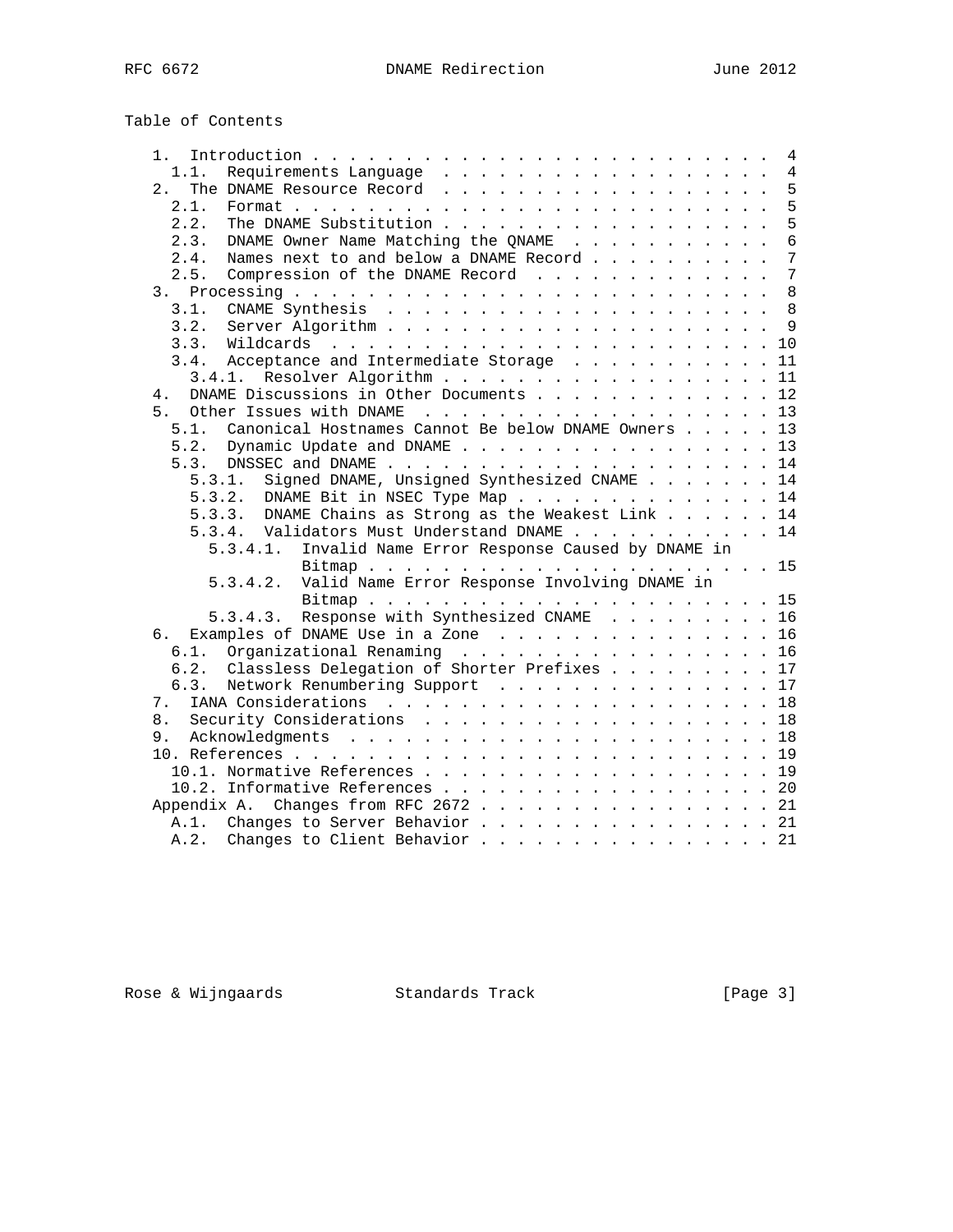## 1. Introduction

 DNAME is a DNS resource record type originally defined in RFC 2672 [RFC2672]. DNAME provides redirection from a part of the DNS name tree to another part of the DNS name tree.

 The DNAME RR and the CNAME RR [RFC1034] cause a lookup to (potentially) return data corresponding to a domain name different from the queried domain name. The difference between the two resource records is that the CNAME RR directs the lookup of data at its owner to another single name, whereas a DNAME RR directs lookups for data at descendants of its owner's name to corresponding names under a different (single) node of the tree.

 For example, take looking through a zone (see RFC 1034 [RFC1034], Section 4.3.2, step 3) for the domain name "foo.example.com", and a DNAME resource record is found at "example.com" indicating that all queries under "example.com" be directed to "example.net". The lookup process will return to step 1 with the new query name of "foo.example.net". Had the query name been "www.foo.example.com", the new query name would be "www.foo.example.net".

 This document is a revision of the original specification of DNAME in RFC 2672 [RFC2672]. DNAME was conceived to help with the problem of maintaining address-to-name mappings in a context of network renumbering. With a careful setup, a renumbering event in the network causes no change to the authoritative server that has the address-to-name mappings. Examples in practice are classless reverse address space delegations.

 Another usage of DNAME lies in aliasing of name spaces. For example, a zone administrator may want subtrees of the DNS to contain the same information. Examples include punycode [RFC3492] alternates for domain spaces.

 This revision of the DNAME specification does not change the wire format or the handling of DNAME resource records. Discussion is added on problems that may be encountered when using DNAME.

#### 1.1. Requirements Language

 The key words "MUST", "MUST NOT", "REQUIRED", "SHALL", "SHALL NOT", "SHOULD", "SHOULD NOT", "RECOMMENDED" "NOT RECOMMENDED", "MAY", and "OPTIONAL" in this document are to be interpreted as described in RFC 2119 [RFC2119].

Rose & Wijngaards Standards Track [Page 4]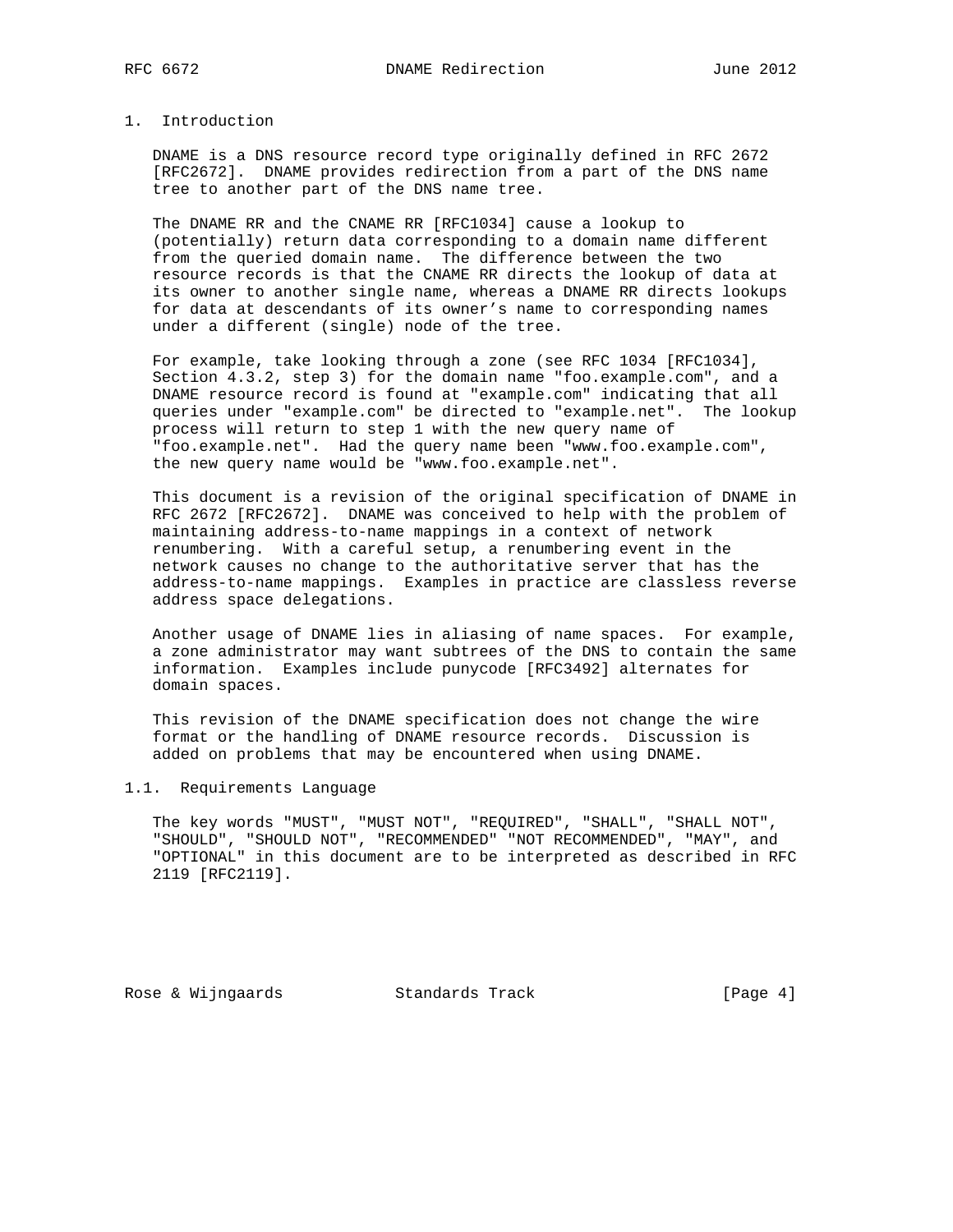## 2. The DNAME Resource Record

#### 2.1. Format

 The DNAME RR has mnemonic DNAME and type code 39 (decimal). It is CLASS-insensitive.

 Its RDATA is comprised of a single field, <target>, which contains a fully qualified domain name that MUST be sent in uncompressed form [RFC1035] [RFC3597]. The <target> field MUST be present. The presentation format of <target> is that of a domain name [RFC1035]. The presentation format of the RR is as follows:

#### <owner> <ttl> <class> DNAME <target>

 The effect of the DNAME RR is the substitution of the record's <target> for its owner name, as a suffix of a domain name. This substitution is to be applied for all names below the owner name of the DNAME RR. This substitution has to be applied for every DNAME RR found in the resolution process, which allows fairly lengthy valid chains of DNAME RRs.

 Details of the substitution process, methods to avoid conflicting resource records, and rules for specific corner cases are given in the following subsections.

## 2.2. The DNAME Substitution

 When following step 3 of the algorithm in RFC 1034 [RFC1034], Section 4.3.2, "start matching down, label by label, in the zone" and a node is found to own a DNAME resource record, a DNAME substitution occurs. The name being sought may be the original query name or a name that is the result of a CNAME resource record being followed or a previously encountered DNAME. As in the case when finding a CNAME resource record or NS resource record set, the processing of a DNAME will happen prior to finding the desired domain name.

 A DNAME substitution is performed by replacing the suffix labels of the name being sought matching the owner name of the DNAME resource record with the string of labels in the RDATA field. The matching labels end with the root label in all cases. Only whole labels are replaced. See the table of examples for common cases and corner cases.

 In the table below, the QNAME refers to the query name. The owner is the DNAME owner domain name, and the target refers to the target of the DNAME record. The result is the resulting name after performing the DNAME substitution on the query name. "no match" means that the

Rose & Wijngaards Standards Track (Page 5)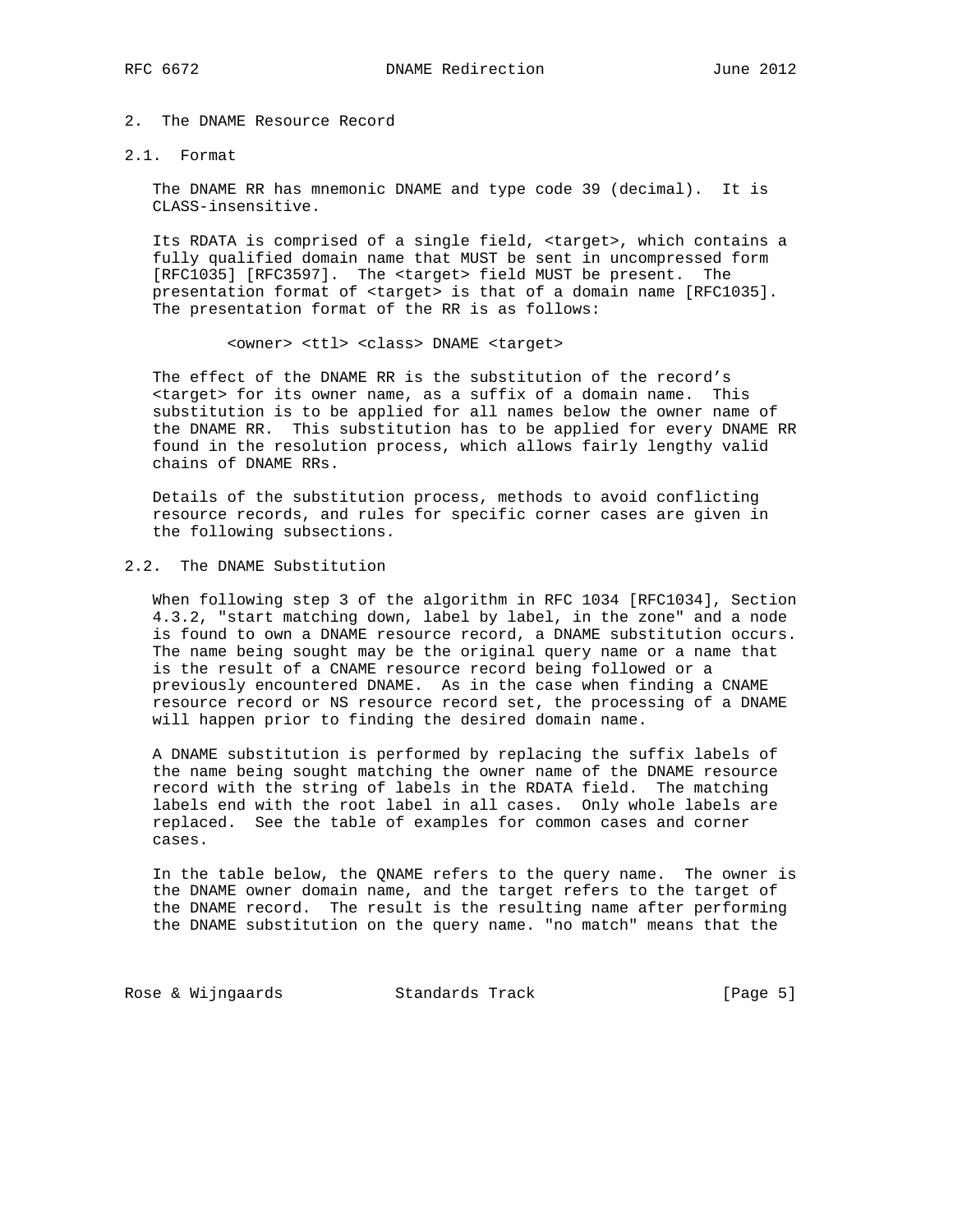query did not match the DNAME, and thus no substitution is performed and a possible error message is returned (if no other result is possible). Thus, every line contains one example substitution. In the examples below, 'cyc' and 'shortloop' contain loops.

| ONAME            | owner        | DNAME          | target         | result             |
|------------------|--------------|----------------|----------------|--------------------|
|                  |              |                |                |                    |
| com.             | example.com. |                | example.net.   | <no match=""></no> |
| example.com.     | example.com. |                | example.net.   | $\lceil 0 \rceil$  |
| a.example.com.   | example.com. |                | example.net.   | a.example.net.     |
| a.b.example.com. | example.com. |                | example.net.   | a.b.example.net.   |
| ab.example.com.  |              | b.example.com. | example.net.   | <no match=""></no> |
| foo.example.com. | example.com. |                | example.net.   | foo.example.net.   |
| a.x.example.com. |              | x.example.com. | example.net.   | a.example.net.     |
| a.example.com.   | example.com. |                | y.example.net. | a.y.example.net.   |
| cyc.example.com. | example.com. |                | example.com.   | cyc.example.com.   |
| cyc.example.com. | example.com. |                | c.example.com. | cyc.c.example.com. |
| shortloop.x.x.   | $X$ .        |                | ٠              | shortloop.x.       |
| shortloop.x.     | $X$ .        |                | ٠              | shortloop.         |
|                  |              |                |                |                    |

 [0] The result depends on the QTYPE. If the QTYPE = DNAME, then the result is "example.com.", else "<no match>".

#### Table 1. DNAME Substitution Examples

 It is possible for DNAMEs to form loops, just as CNAMEs can form loops. DNAMEs and CNAMEs can chain together to form loops. A single corner case DNAME can form a loop. Resolvers and servers should be cautious in devoting resources to a query, but be aware that fairly long chains of DNAMEs may be valid. Zone content administrators should take care to ensure that there are no loops that could occur when using DNAME or DNAME/CNAME redirection.

 The domain name can get too long during substitution. For example, suppose the target name of the DNAME RR is 250 octets in length (multiple labels), if an incoming QNAME that has a first label over 5 octets in length, the result would be a name over 255 octets. If this occurs, the server returns an RCODE of YXDOMAIN [RFC2136]. The DNAME record and its signature (if the zone is signed) are included in the answer as proof for the YXDOMAIN (value 6) RCODE.

#### 2.3. DNAME Owner Name Matching the QNAME

 Unlike a CNAME RR, a DNAME RR redirects DNS names subordinate to its owner name; the owner name of a DNAME is not redirected itself. The domain name that owns a DNAME record is allowed to have other resource record types at that domain name, except DNAMEs, CNAMEs, or other types that have restrictions on what they can coexist with.

Rose & Wijngaards Standards Track (Page 6)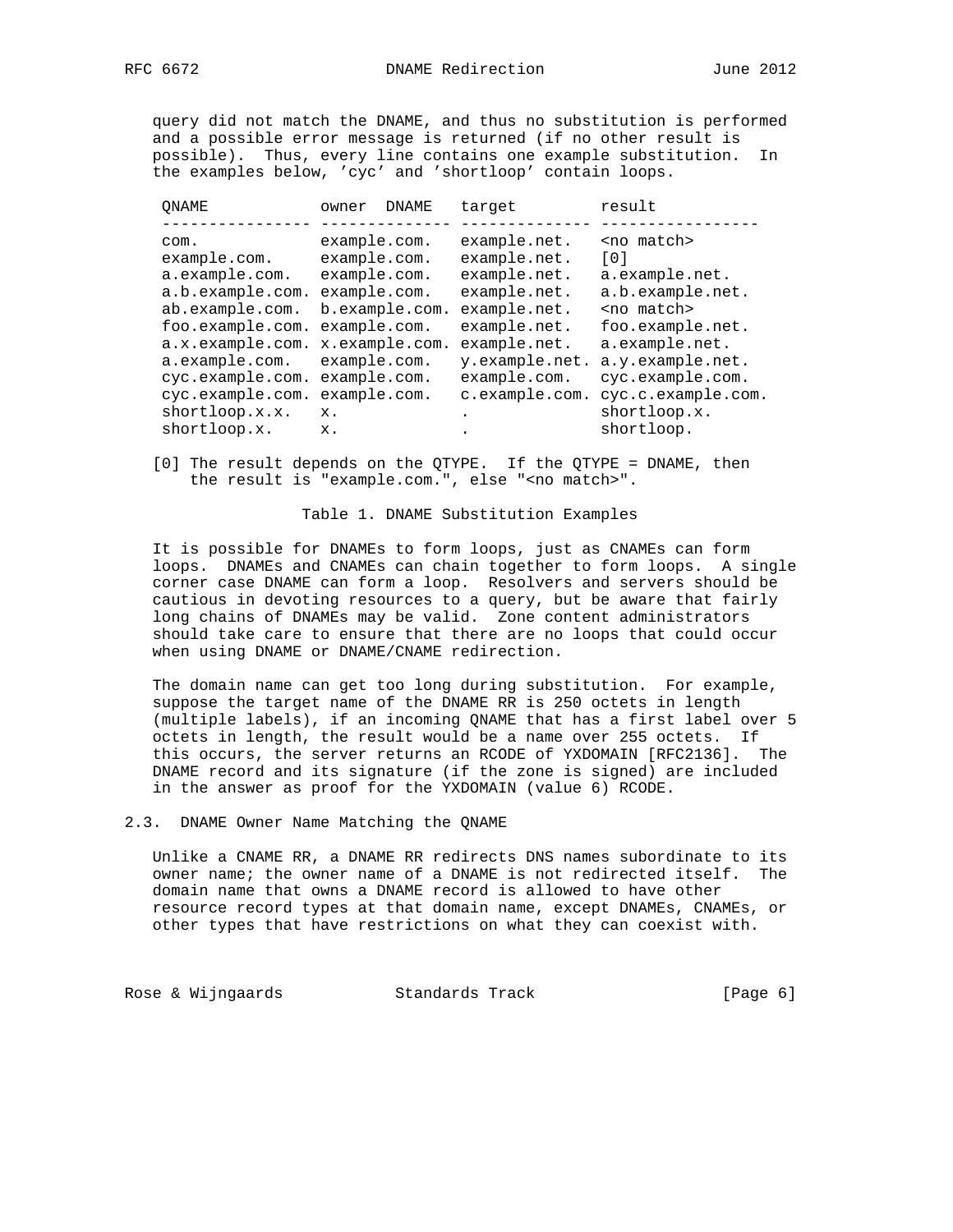When there is a match of the QTYPE to a type (or types) also owned by the owner name, the response is sourced from the owner name. For example, a QTYPE of ANY would return the (available) types at the owner name, not the target name.

 DNAME RRs MUST NOT appear at the same owner name as an NS RR unless the owner name is the zone apex; if it is not the zone apex, then the NS RR signifies a delegation point, and the DNAME RR must in that case appear below the zone cut at the zone apex of the child zone.

 If a DNAME record is present at the zone apex, there is still a need to have the customary SOA and NS resource records there as well. Such a DNAME cannot be used to mirror a zone completely, as it does not mirror the zone apex.

 These rules also allow DNAME records to be queried through caches that are RFC 1034 [RFC1034] compliant and are DNAME unaware.

#### 2.4. Names next to and below a DNAME Record

 Resource records MUST NOT exist at any subdomain of the owner of a DNAME RR. To get the contents for names subordinate to that owner name, the DNAME redirection must be invoked and the resulting target queried. A server MAY refuse to load a zone that has data at a subdomain of a domain name owning a DNAME RR. If the server does load the zone, those names below the DNAME RR will be occluded as described in RFC 2136 [RFC2136], Section 7.18. Also, a server ought to refuse to load a zone subordinate to the owner of a DNAME record in the ancestor zone. See Section 5.2 for further discussion related to dynamic update.

 DNAME is a singleton type, meaning only one DNAME is allowed per name. The owner name of a DNAME can only have one DNAME RR, and no CNAME RRs can exist at that name. These rules make sure that for a single domain name, only one redirection exists; thus, there's no confusion about which one to follow. A server ought to refuse to load a zone that violates these rules.

#### 2.5. Compression of the DNAME Record

 The DNAME owner name can be compressed like any other owner name. The DNAME RDATA target name MUST NOT be sent out in compressed form and MUST be downcased for DNS Security Extensions (DNSSEC) validation.

Rose & Wijngaards Standards Track [Page 7]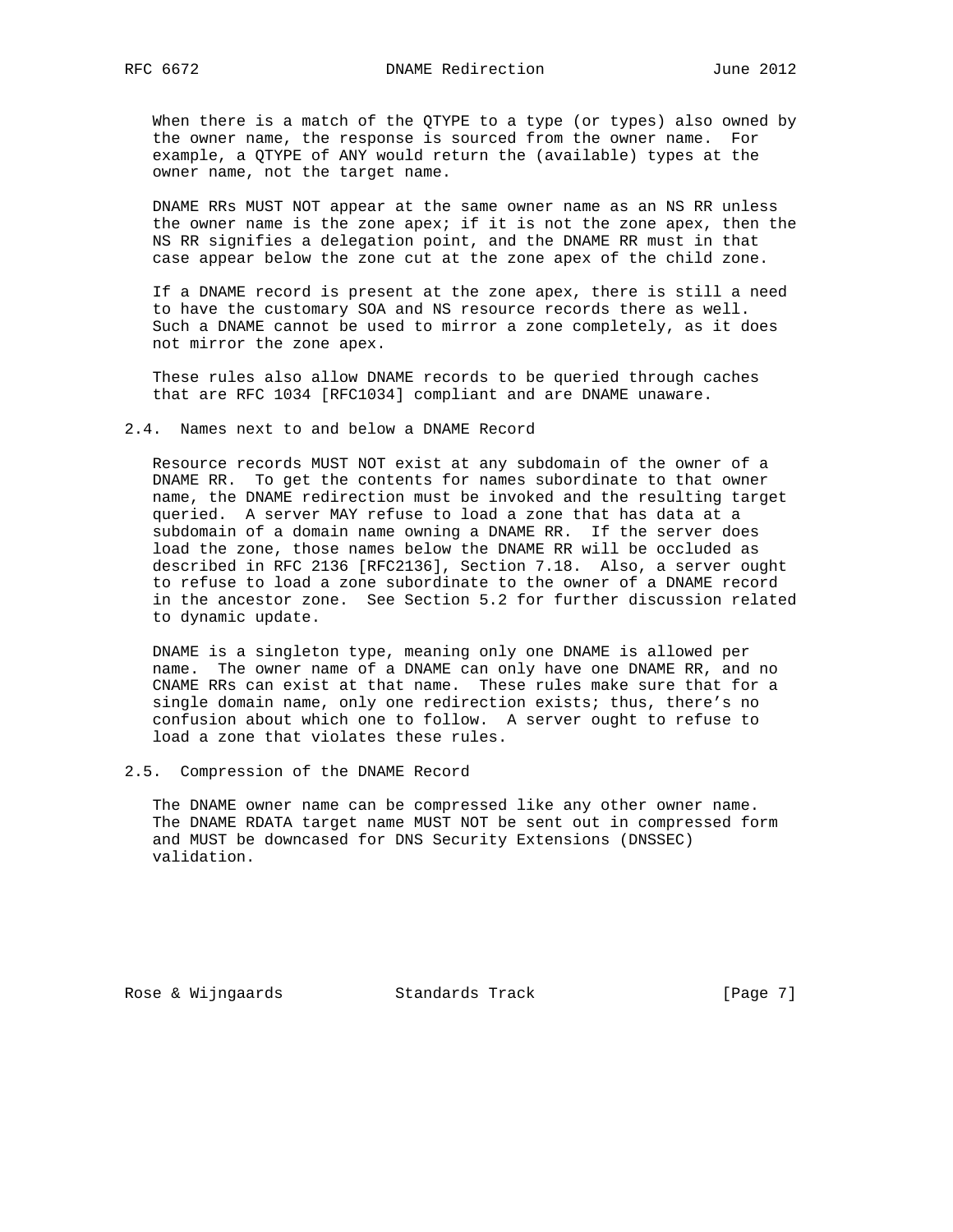Although the previous DNAME specification [RFC2672] (that is obsoleted by this specification) talked about signaling to allow compression of the target name, such signaling has never been specified, nor is it specified in this document.

 RFC 2672 (obsoleted by this document) states that the Extended DNS (EDNS) version has a means for understanding DNAME and DNAME target name compression. This document revises RFC 2672, in that there is no EDNS version signaling for DNAME.

- 3. Processing
- 3.1. CNAME Synthesis

 When preparing a response, a server performing a DNAME substitution will, in all cases, include the relevant DNAME RR in the answer section. Relevant cases includes the following:

- 1. The DNAME is being employed as a substitution instruction.
- 2. The DNAME itself matches the QTYPE, and the owner name matches QNAME.

 When the owner name matches the QNAME and the QTYPE matches another type owned there, the DNAME is not included in the answer.

 A CNAME RR with Time to Live (TTL) equal to the corresponding DNAME RR is synthesized and included in the answer section when the DNAME is employed as a substitution instruction. The owner name of the CNAME is the QNAME of the query. The DNSSEC specification ([RFC4033] [RFC4034] [RFC4035]) says that the synthesized CNAME does not have to be signed. The signed DNAME has an RRSIG, and a validating resolver can check the CNAME against the DNAME record and validate the signature over the DNAME RR.

 Servers MUST be able to answer a query for a synthesized CNAME. Like other query types, this invokes the DNAME, and then the server synthesizes the CNAME and places it into the answer section. If the server in question is a cache, the synthesized CNAME's TTL SHOULD be equal to the decremented TTL of the cached DNAME.

 Resolvers MUST be able to handle a synthesized CNAME TTL of zero or a value equal to the TTL of the corresponding DNAME record (as some older, authoritative server implementations set the TTL of synthesized CNAMEs to zero). A TTL of zero means that the CNAME can be discarded immediately after processing the answer.

Rose & Wijngaards Standards Track [Page 8]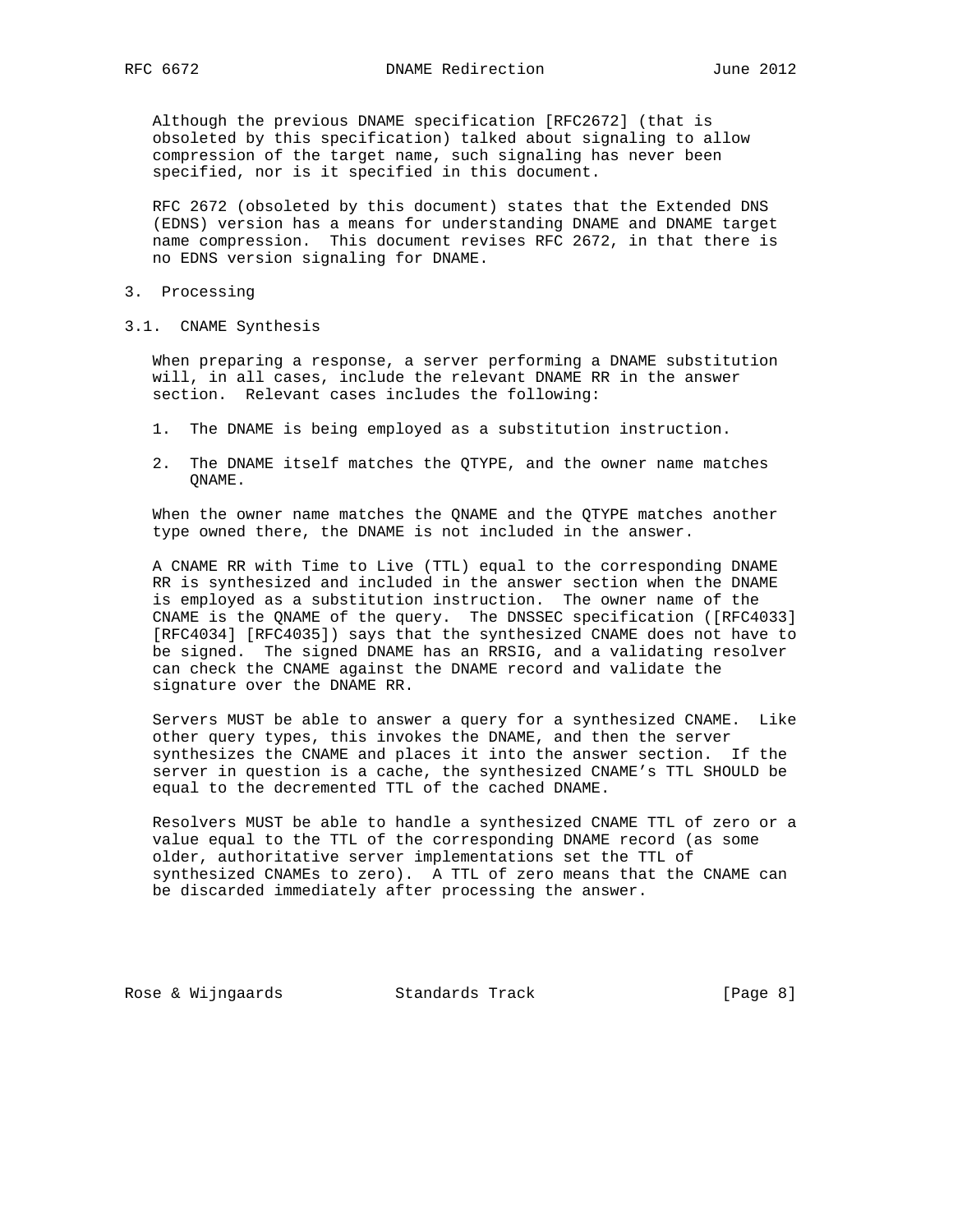#### 3.2. Server Algorithm

 Below is the revised version of the server algorithm, which appears in RFC 2672, Section 4.1.

- 1. Set or clear the value of recursion available in the response depending on whether the name server is willing to provide recursive service. If recursive service is available and requested via the RD bit in the query, go to step 5; otherwise, step 2.
- 2. Search the available zones for the zone which is the nearest ancestor to QNAME. If such a zone is found, go to step 3; otherwise, step 4.
- 3. Start matching down, label by label, in the zone. The matching process can terminate several ways:
	- A. If the whole of QNAME is matched, we have found the node.

 If the data at the node is a CNAME, and QTYPE does not match CNAME, copy the CNAME RR into the answer section of the response, change QNAME to the canonical name in the CNAME RR, and go back to step 1.

 Otherwise, copy all RRs which match QTYPE into the answer section and go to step 6.

 B. If a match would take us out of the authoritative data, we have a referral. This happens when we encounter a node with NS RRs marking cuts along the bottom of a zone.

 Copy the NS RRs for the sub-zone into the authority section of the reply. Put whatever addresses are available into the additional section, using glue RRs if the addresses are not available from authoritative data or the cache. Go to step 4.

 C. If at some label, a match is impossible (i.e., the corresponding label does not exist), look to see whether the last label matched has a DNAME record.

 If a DNAME record exists at that point, copy that record into the answer section. If substitution of its <target> for its <owner> in QNAME would overflow the legal size for a <domain name>, set RCODE to YXDOMAIN [RFC2136] and exit; otherwise, perform the substitution and continue. The server MUST

Rose & Wijngaards Standards Track [Page 9]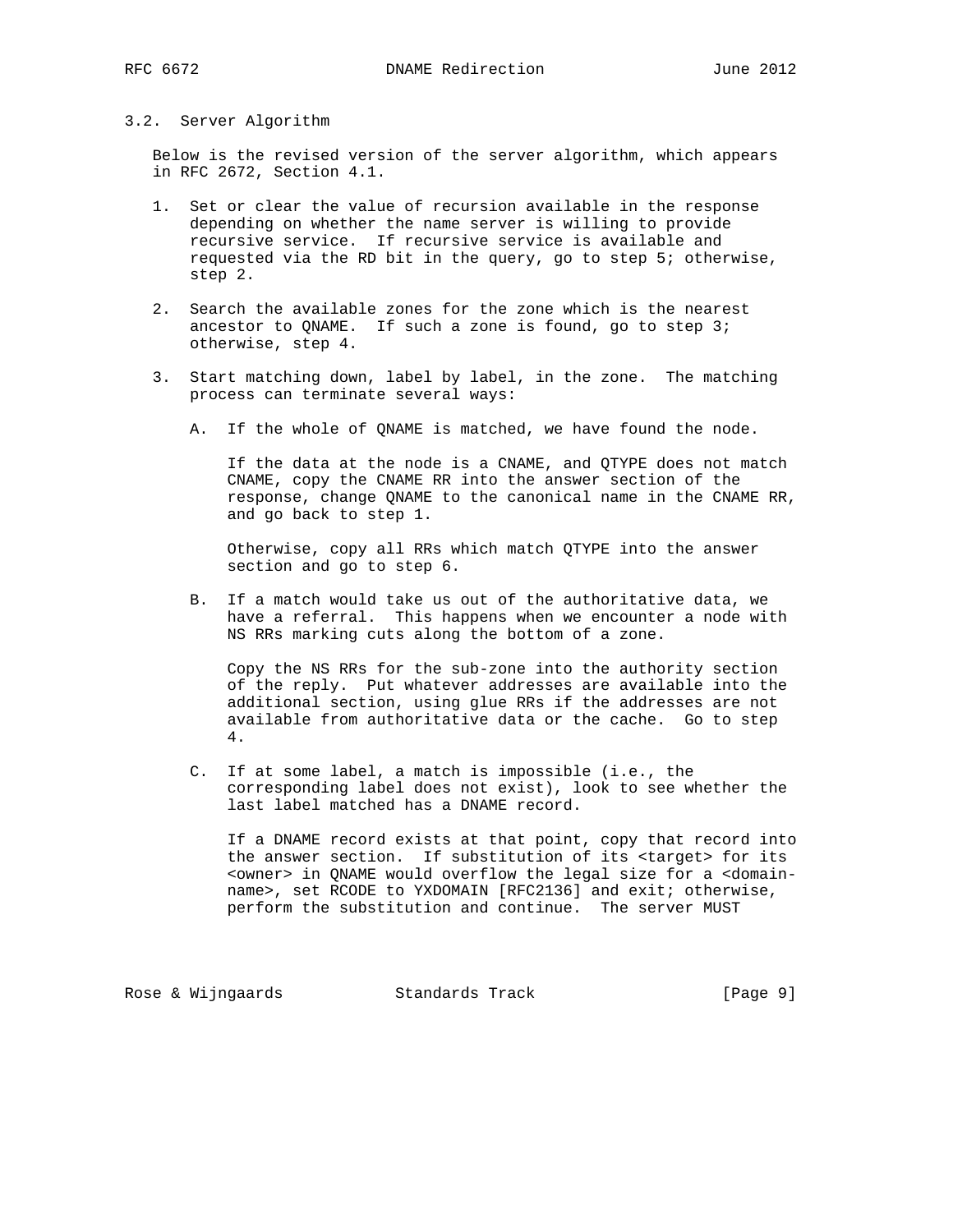synthesize a CNAME record as described above and include it in the answer section. Go back to step 1.

 If there was no DNAME record, look to see if the "\*" label exists.

 If the "\*" label does not exist, check whether the name we are looking for is the original QNAME in the query or a name we have followed due to a CNAME or DNAME. If the name is original, set an authoritative name error in the response and exit. Otherwise, just exit.

 If the "\*" label does exist, match RRs at that node against QTYPE. If any match, copy them into the answer section, but set the owner of the RR to be QNAME, and not the node with the "\*" label. If the data at the node with the "\*" label is a CNAME, and QTYPE doesn't match CNAME, copy the CNAME RR into the answer section of the response changing the owner name to the QNAME, change QNAME to the canonical name in the CNAME RR, and go back to step 1. Otherwise, go to step 6.

- 4. Start matching down in the cache. If QNAME is found in the cache, copy all RRs attached to it that match QTYPE into the answer section. If QNAME is not found in the cache but a DNAME record is present at an ancestor of QNAME, copy that DNAME record into the answer section. If there was no delegation from authoritative data, look for the best one from the cache, and put it in the authority section. Go to step 6.
- 5. Use the local resolver or a copy of its algorithm to answer the query. Store the results, including any intermediate CNAMEs and DNAMEs, in the answer section of the response.
- 6. Using local data only, attempt to add other RRs that may be useful to the additional section of the query. Exit.

 Note that there will be at most one ancestor with a DNAME as described in step 4 unless some zone's data is in violation of the no-descendants limitation in Section 3. An implementation might take advantage of this limitation by stopping the search of step 3c or step 4 when a DNAME record is encountered.

#### 3.3. Wildcards

 The use of DNAME in conjunction with wildcards is discouraged [RFC4592]. Thus, records of the form "\*.example.com DNAME example.net" SHOULD NOT be used.

Rose & Wijngaards Standards Track [Page 10]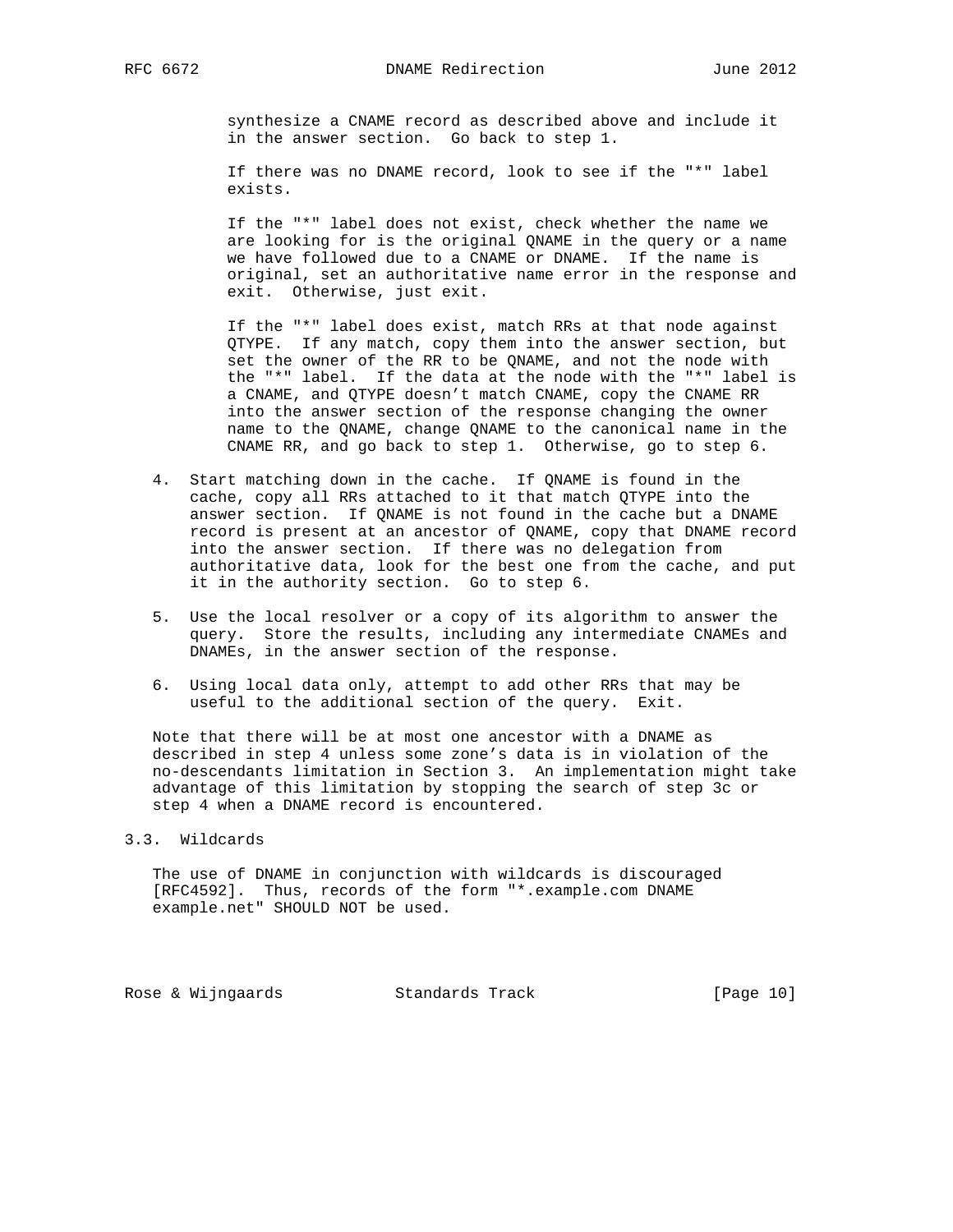The interaction between the expansion of the wildcard and the redirection of the DNAME is non-deterministic. Due to the fact that the processing is non-deterministic, DNSSEC validating resolvers may not be able to validate a wildcarded DNAME.

 A server MAY give a warning that the behavior is unspecified if such a wildcarded DNAME is loaded. The server MAY refuse it, refuse to load the zone, or refuse dynamic updates.

### 3.4. Acceptance and Intermediate Storage

 Recursive caching name servers can encounter data at names below the owner name of a DNAME RR, due to a change at the authoritative server where data from before and after the change resides in the cache. This conflict situation is a transitional phase that ends when the old data times out. The caching name server can opt to store both old and new data and treat each as if the other did not exist, or drop the old data, or drop the longer domain name. In any approach, consistency returns after the older data TTL times out.

 Recursive caching name servers MUST perform CNAME synthesis on behalf of clients.

 If a recursive caching name server encounters a DNSSEC validated DNAME RR that contradicts information already in the cache (excluding CNAME records), it SHOULD cache the DNAME RR, but it MAY cache the CNAME record received along with it, subject to the rules for CNAME. If the DNAME RR cannot be validated via DNSSEC (i.e., not BOGUS, but not able to validate), the recursive caching server SHOULD NOT cache the DNAME RR but MAY cache the CNAME record received along with it, subject to the rules for CNAME.

3.4.1. Resolver Algorithm

 Below is the revised version of the resolver algorithm, which appears in RFC 2672, Section 4.2.

- 1. See if the answer is in local information or can be synthesized from a cached DNAME; if so, return it to the client.
- 2. Find the best servers to ask.
- 3. Send queries until one returns a response.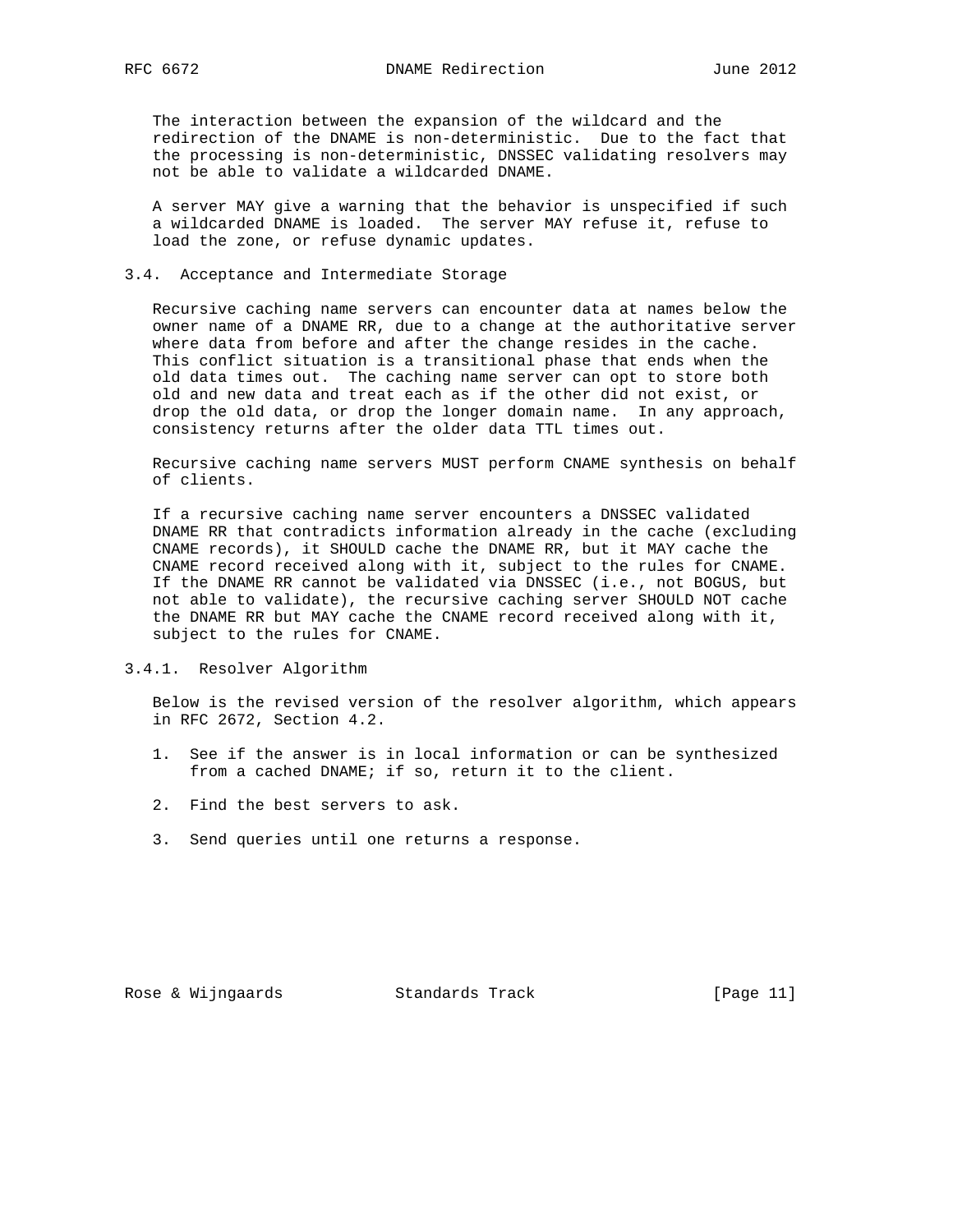- A. If the response answers the question or contains a name error, cache the data as well as return it back to the client.
- B. If the response contains a better delegation to other servers, cache the delegation information, and go to step 2.
- C. If the response shows a CNAME and that is not the answer itself, cache the CNAME, change the SNAME to the canonical name in the CNAME RR, and go to step 1.
- D. If the response shows a DNAME and that is not the answer itself, cache the DNAME (upon successful DNSSEC validation if the client is a validating resolver). If substitution of the DNAME's target name for its owner name in the SNAME would overflow the legal size for a domain name, return an implementation-dependent error to the application; otherwise, perform the substitution and go to step 1.
- E. If the response shows a server failure or other bizarre contents, delete the server from the SLIST and go back to step 3.
- 4. DNAME Discussions in Other Documents

 In Section 10.3 of [RFC2181], the discussion on MX and NS records touches on redirection by CNAMEs, but this also holds for DNAMEs.

Section 10.3 ("MX and NS records") of [RFC2181] states:

 The domain name used as the value of a NS resource record, or part of the value of a MX resource record must not be an alias. Not only is the specification clear on this point, but using an alias in either of these positions neither works as well as might be hoped, nor well fulfills the ambition that may have led to this approach. This domain name must have as its value one or more address records. Currently those will be A records, however in the future other record types giving addressing information may be acceptable. It can also have other RRs, but never a CNAME RR.

 The DNAME RR is discussed in RFC 3363, Section 4, on A6 and DNAME. The opening premise of this section is demonstrably wrong, and so the conclusion based on that premise is wrong. In particular, [RFC3363] deprecates the use of DNAME in the IPv6 reverse tree. Based on the

Rose & Wijngaards Standards Track [Page 12]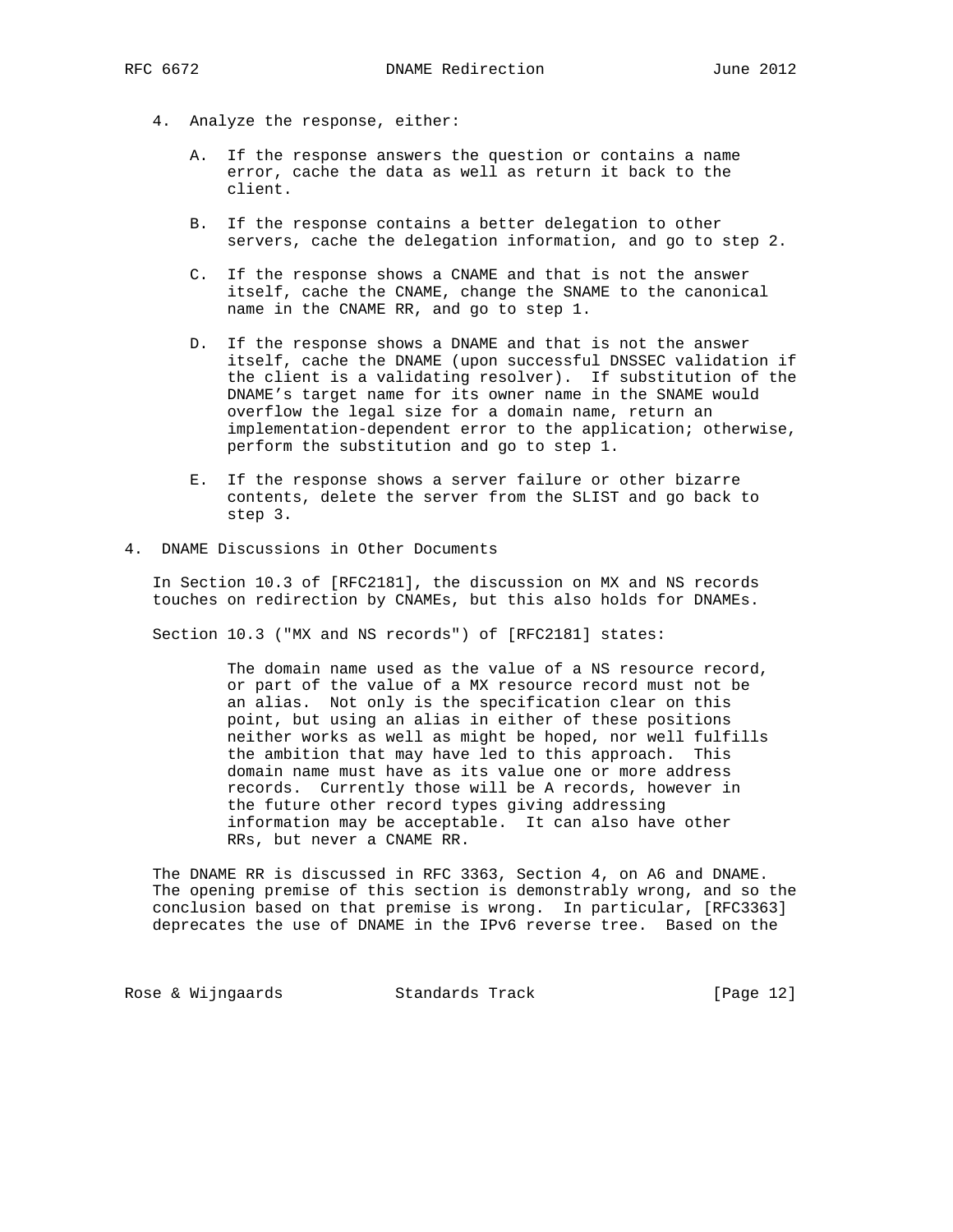experience gained in the meantime, [RFC3363] is revised, dropping all constraints on having DNAME RRs in these zones [RFC6434]. This would greatly improve the manageability of the IPv6 reverse tree. These changes are made explicit below.

 In [RFC3363], the following paragraph is updated by this document, and the use of DNAME RRs in the reverse tree is no longer deprecated.

 The issues for DNAME in the reverse mapping tree appears to be closely tied to the need to use fragmented A6 in the main tree: if one is necessary, so is the other, and if one isn't necessary, the other isn't either. Therefore, in moving RFC 2874 to experimental, the intent of this document is that use of DNAME RRs in the reverse tree be deprecated.

5. Other Issues with DNAME

There are several issues to be aware of about the use of DNAME.

5.1. Canonical Hostnames Cannot Be below DNAME Owners

 The names listed as target names of MX, NS, PTR, and SRV [RFC2782] records must be canonical hostnames. This means no CNAME or DNAME redirection may be present during DNS lookup of the address records for the host. This is discussed in RFC 2181 [RFC2181], Section 10.3, and RFC 1912 [RFC1912], Section 2.4. For SRV, see RFC 2782 [RFC2782], page 4.

 The upshot of this is that although the lookup of a PTR record can involve DNAMEs, the name listed in the PTR record cannot fall under a DNAME. The same holds for NS, SRV, and MX records. For example, when punycode [RFC3492] alternates for a zone use DNAME, then the NS, MX, SRV, and PTR records that point to that zone must use names that are not aliases in their RDATA. Then, what must be done is to have the domain names with DNAME substitution already applied to it as the MX, NS, PTR, and SRV data. These are valid canonical hostnames.

5.2. Dynamic Update and DNAME

 DNAME records can be added, changed, and removed in a zone using dynamic update transactions. Adding a DNAME RR to a zone occludes any domain names that may exist under the added DNAME.

 If a dynamic update message attempts to add a DNAME with a given owner name, but a CNAME is associated with that name, then the server MUST ignore the DNAME. If a DNAME is already associated with that name, then it is replaced with the new DNAME. Otherwise, add the DNAME. If a CNAME is added with a given owner name, but a DNAME is

Rose & Wijngaards Standards Track [Page 13]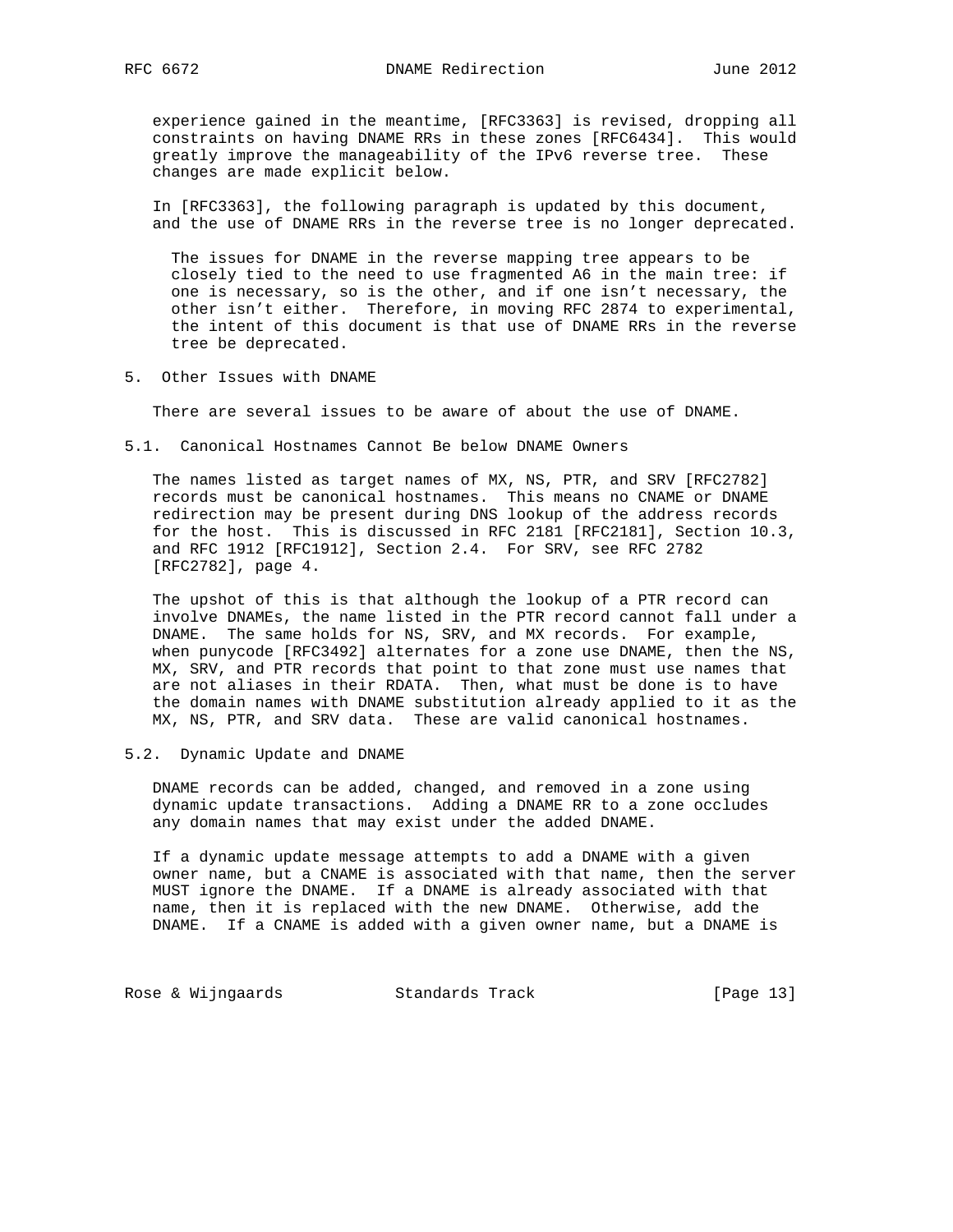RFC 6672 DNAME Redirection June 2012

 associated with that name, then the CNAME MUST be ignored. Similar behavior occurs for dynamic updates to an owner name of a CNAME RR [RFC2136].

5.3. DNSSEC and DNAME

 The following subsections specify the behavior of implementations that understand both DNSSEC and DNAME (synthesis).

5.3.1. Signed DNAME, Unsigned Synthesized CNAME

 In any response, a signed DNAME RR indicates a non-terminal redirection of the query. There might or might not be a server synthesized CNAME in the answer section; if there is, the CNAME will never be signed. For a DNSSEC validator, verification of the DNAME RR and then that the CNAME was properly synthesized is sufficient proof.

5.3.2. DNAME Bit in NSEC Type Map

 In any negative response, the NSEC or NSEC3 [RFC5155] record type bitmap SHOULD be checked to see that there was no DNAME that could have been applied. If the DNAME bit in the type bitmap is set and the query name is a subdomain of the closest encloser that is asserted, then DNAME substitution should have been done, but the substitution has not been done as specified.

5.3.3. DNAME Chains as Strong as the Weakest Link

 A response can contain a chain of DNAME and CNAME redirections. That chain can end in a positive answer or a negative reply (no name error or no data error). Each step in that chain results in resource records being added to the answer or authority section of the response. Only if all steps are secure can the AD (Authentic Data) bit be set for the response. If one of the steps is bogus, the result is bogus.

5.3.4. Validators Must Understand DNAME

 Below are examples of why DNSSEC validators MUST understand DNAME. In the examples, SOA records, wildcard denial NSECs, and other material not under discussion have been omitted or shortened.

Rose & Wijngaards Standards Track [Page 14]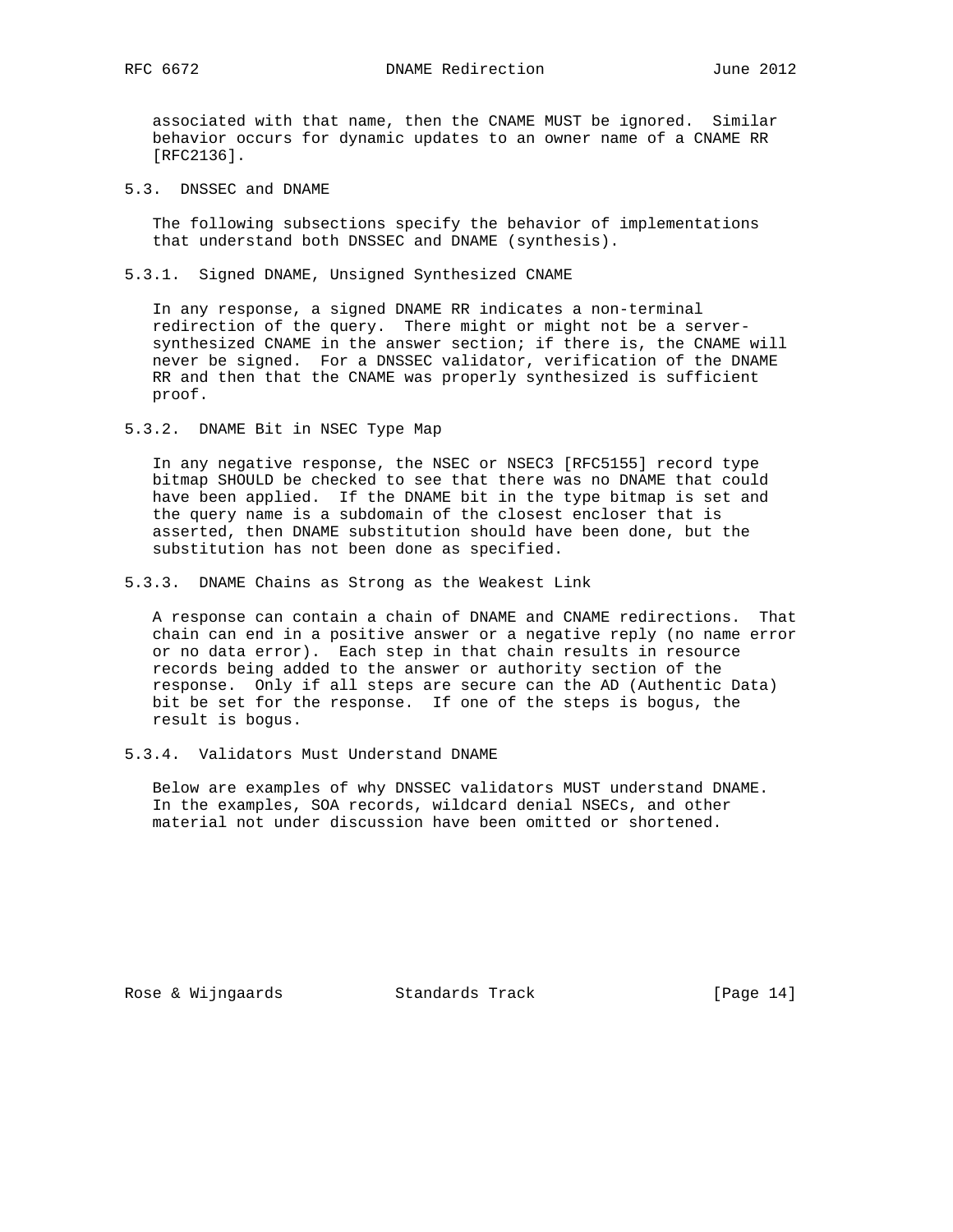5.3.4.1. Invalid Name Error Response Caused by DNAME in Bitmap

 ;; Header: QR AA RCODE=3(NXDOMAIN) ;; OPT PSEUDOSECTION: ; EDNS: version: 0, flags: do; udp: 4096

 ;; Question foo.bar.example.com. IN A ;; Authority bar.example.com. NSEC dub.example.com. A DNAME bar.example.com. RRSIG NSEC [valid signature]

 If this is the received response, then only by understanding that the DNAME bit in the NSEC bitmap means that foo.bar.example.com needed to have been redirected by the DNAME, the validator can see that it is a BOGUS reply from an attacker that collated existing records from the DNS to create a confusing reply.

 If the DNAME bit had not been set in the NSEC record above, then the answer would have validated as a correct name error response.

5.3.4.2. Valid Name Error Response Involving DNAME in Bitmap

 ;; Header: QR AA RCODE=3(NXDOMAIN) ;; OPT PSEUDOSECTION: ; EDNS: version: 0, flags: do; udp: 4096

 ;; Question cee.example.com. IN A ;; Authority bar.example.com. NSEC dub.example.com. A DNAME bar.example.com. RRSIG NSEC [valid signature]

 This response has the same NSEC records as the example above, but with this query name (cee.example.com), the answer is validated, because 'cee' does not get redirected by the DNAME at 'bar'.

Rose & Wijngaards Standards Track [Page 15]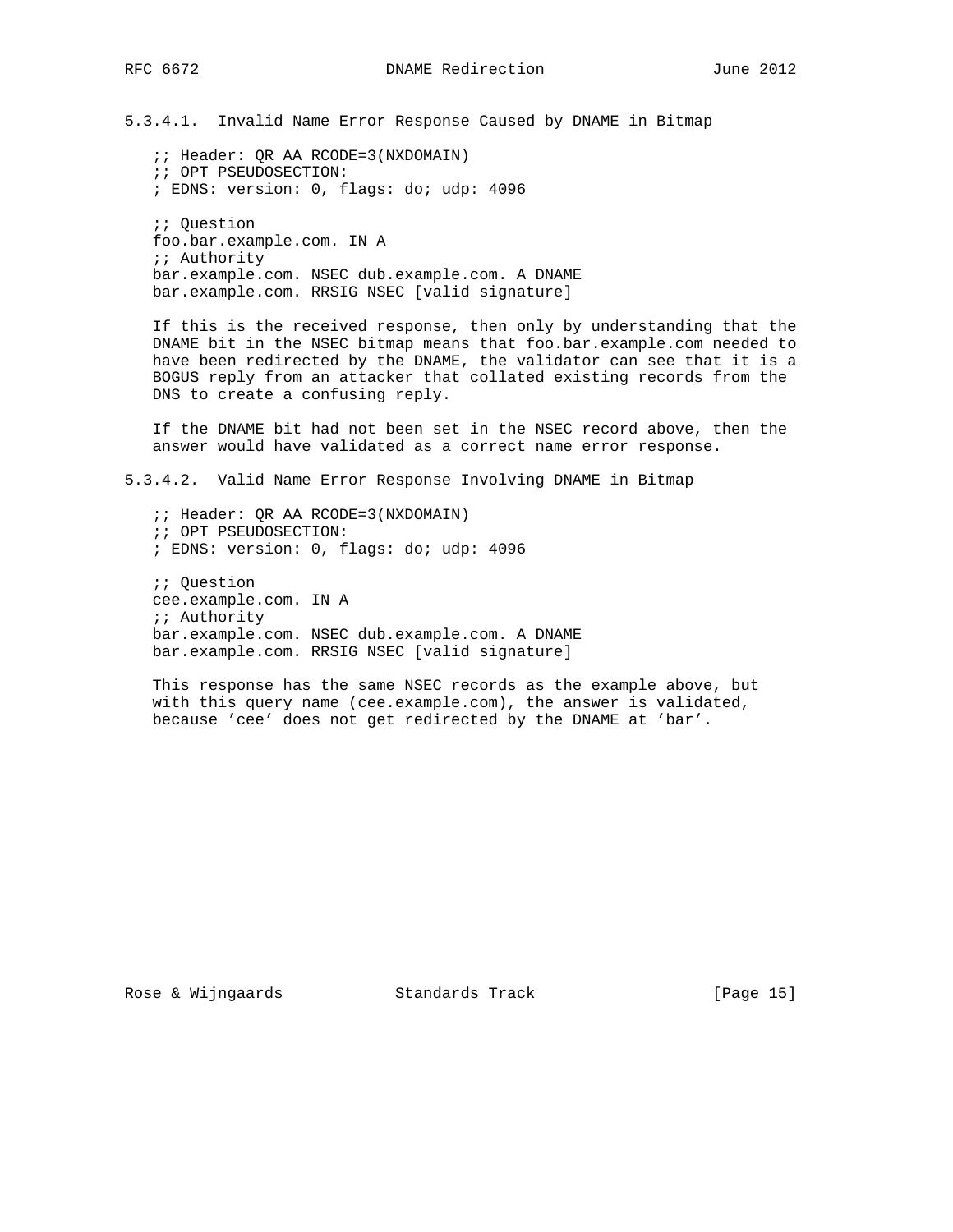5.3.4.3. Response with Synthesized CNAME

 ;; Header: QR AA RCODE=0(NOERROR) ;; OPT PSEUDOSECTION: ; EDNS: version: 0, flags: do; udp: 4096 ;; Question foo.bar.example.com. IN A ;; Answer bar.example.com. DNAME bar.example.net. bar.example.com. RRSIG DNAME [valid signature] foo.bar.example.com. CNAME foo.bar.example.net.

 The response shown above has the synthesized CNAME included. However, the CNAME has no signature, since the server does not sign online. So this response cannot be trusted. It could be altered by an attacker to be foo.bar.example.com CNAME bla.bla.example. The DNAME record does have its signature included, since it does not change. The validator must verify the DNAME signature and then recursively resolve further in order to query for the foo.bar.example.net A record.

6. Examples of DNAME Use in a Zone

 Below are some examples of the use of DNAME in a zone. These examples are by no means exhaustive.

6.1. Organizational Renaming

 If an organization with domain name FROBOZZ.EXAMPLE.NET became part of an organization with domain name ACME.EXAMPLE.COM, it might ease transition by placing information such as this in its old zone.

| frobozz.example.net. DNAME |    | frobozz-division.acme.example.com. |
|----------------------------|----|------------------------------------|
|                            | МX | mailhub.acme.example.com.          |

 The response to an extended recursive query for www.frobozz.example.net would contain, in the answer section, the DNAME record shown above and the relevant RRs for www.frobozz division.acme.example.com.

 If an organization wants to have aliases for names, for a different spelling or language, the same example applies. Note that the MX RR at the zone apex is not redirected and has to be repeated in the target zone. Also note that the services at mailhub or www.frobozz division.acme.example.com. have to recognize and handle the aliases.

Rose & Wijngaards Standards Track [Page 16]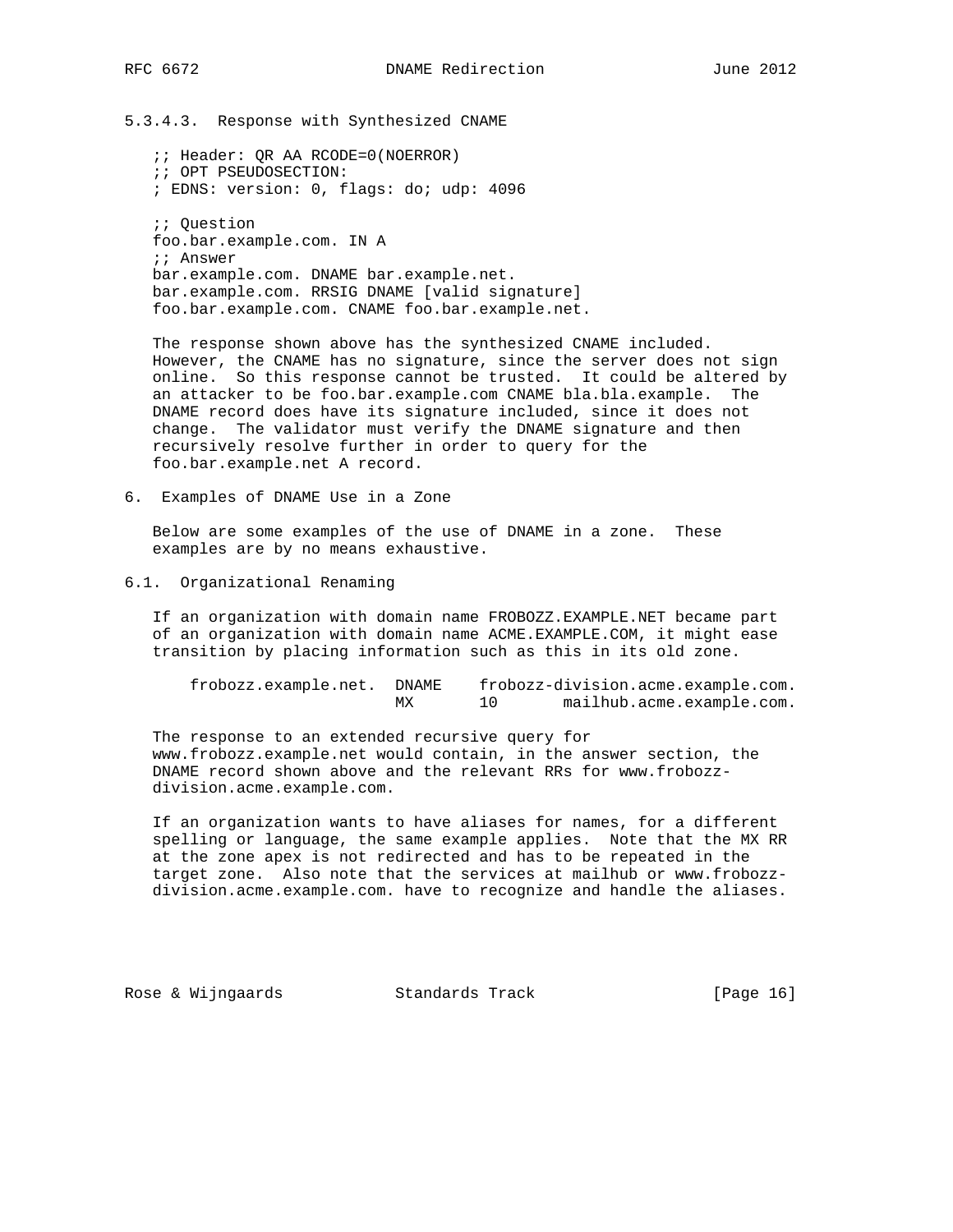#### 6.2. Classless Delegation of Shorter Prefixes

 The classless scheme for in-addr.arpa delegation [RFC2317] can be extended to prefixes shorter than 24 bits by use of the DNAME record. For example, the prefix 192.0.8.0/22 can be delegated by the following records.

|   |      |        | \$ORIGIN 0.192.in-addr.arpa.    |
|---|------|--------|---------------------------------|
|   | 8/22 | NS     | ns.slash-22-holder.example.com. |
| 8 |      | DNAME  | 8.8/22                          |
| q |      | DNAME  | 9.8/22                          |
|   | 10   | DNAME  | 10.8/22                         |
|   | 11   | DNAME. | 11.8/22                         |

 A typical entry in the resulting reverse zone for some host with address 192.0.9.33 might be as follows:

 \$ORIGIN 8/22.0.192.in-addr.arpa. 33.9 PTR somehost.slash-22-holder.example.com.

 The advisory remarks in [RFC2317] concerning the choice of the "/" character apply here as well.

6.3. Network Renumbering Support

 If IPv4 network renumbering were common, maintenance of address space delegation could be simplified by using DNAME records instead of NS records to delegate.

 \$ORIGIN new-style.in-addr.arpa. 189.190 DNAME in-addr.example.net. \$ORIGIN in-addr.example.net. 188 DNAME in-addr.customer.example.com. \$ORIGIN in-addr.customer.example. 1 PTR www.customer.example.com 2 PTR mailhub.customer.example.com. ; etc ...

 This would allow the address space 190.189.0.0/16 assigned to the ISP "example.net" to be changed without having to alter the zone data describing the use of that space by the ISP and its customers.

Rose & Wijngaards Standards Track [Page 17]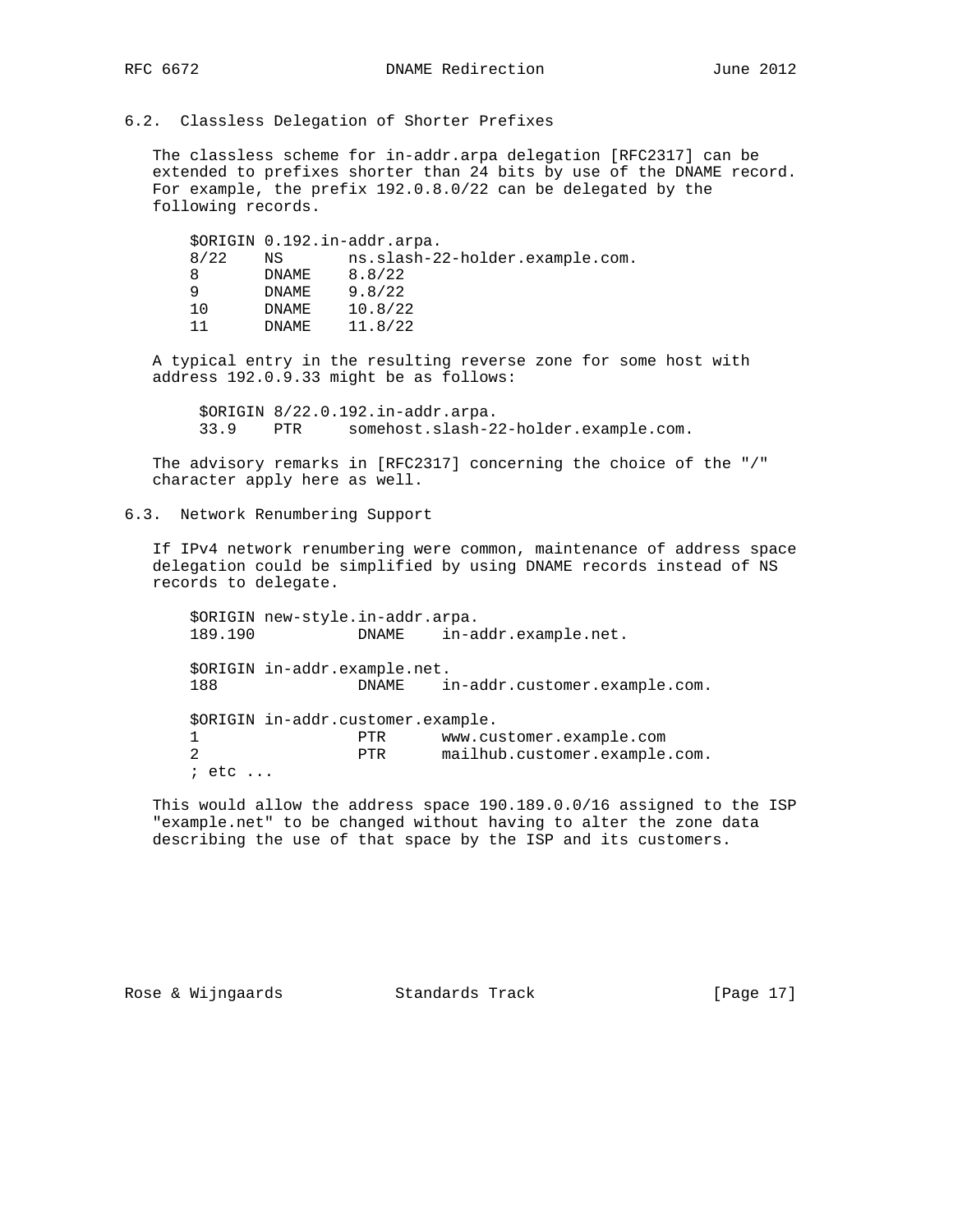RFC 6672 DNAME Redirection June 2012

 Renumbering IPv4 networks is currently so arduous a task that updating the DNS is only a small part of the labor, so this scheme may have a low value. But it is hoped that in IPv6 the renumbering task will be quite different, and the DNAME mechanism may play a useful part.

#### 7. IANA Considerations

 The DNAME resource record type code 39 (decimal) originally was registered by [RFC2672] in the DNS Resource Record (RR) Types registry table at http://www.iana.org/assignments/dns-parameters. IANA has updated the DNS resource record registry to point to this document for RR type 39.

8. Security Considerations

 DNAME redirects queries elsewhere, which may impact security based on policy and the security status of the zone with the DNAME and the redirection zone's security status. For validating resolvers, the lowest security status of the links in the chain of CNAME and DNAME redirections is applied to the result.

 If a validating resolver accepts wildcarded DNAMEs, this creates security issues. Since the processing of a wildcarded DNAME is non deterministic and the CNAME that was substituted by the server has no signature, the resolver may choose a different result than what the server meant, and consequently end up at the wrong destination. Use of wildcarded DNAMEs is discouraged in any case [RFC4592].

 A validating resolver MUST understand DNAME, according to [RFC4034]. The examples in Section 5.3.4 illustrate this need.

9. Acknowledgments

 The authors of this document would like to acknowledge Matt Larson for beginning this effort to address the issues related to the DNAME RR type. The authors would also like to acknowledge Paul Vixie, Ed Lewis, Mark Andrews, Mike StJohns, Niall O'Reilly, Sam Weiler, Alfred Hoenes, and Kevin Darcy for their reviews and comments on this document.

Rose & Wijngaards Standards Track [Page 18]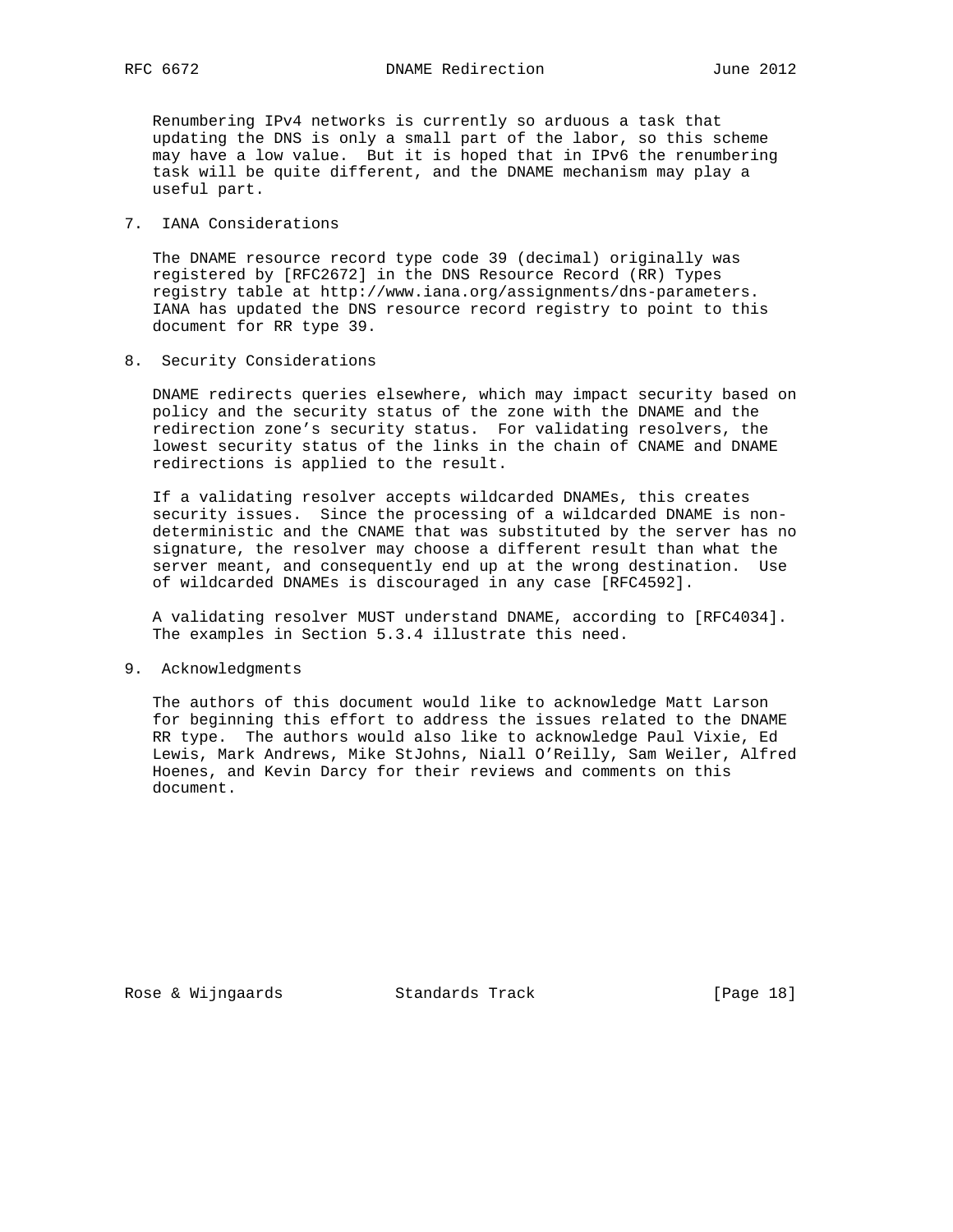## 10. References

- 10.1. Normative References
	- [RFC1034] Mockapetris, P., "Domain names concepts and facilities", STD 13, RFC 1034, November 1987.
	- [RFC1035] Mockapetris, P., "Domain names implementation and specification", STD 13, RFC 1035, November 1987.
	- [RFC2119] Bradner, S., "Key words for use in RFCs to Indicate Requirement Levels", BCP 14, RFC 2119, March 1997.
	- [RFC2136] Vixie, P., Thomson, S., Rekhter, Y., and J. Bound, "Dynamic Updates in the Domain Name System (DNS UPDATE)", RFC 2136, April 1997.
	- [RFC2181] Elz, R. and R. Bush, "Clarifications to the DNS Specification", RFC 2181, July 1997.
	- [RFC2317] Eidnes, H., de Groot, G., and P. Vixie, "Classless IN- ADDR.ARPA delegation", BCP 20, RFC 2317, March 1998.
	- [RFC2782] Gulbrandsen, A., Vixie, P., and L. Esibov, "A DNS RR for specifying the location of services (DNS SRV)", RFC 2782, February 2000.
	- [RFC3597] Gustafsson, A., "Handling of Unknown DNS Resource Record (RR) Types", RFC 3597, September 2003.
	- [RFC4033] Arends, R., Austein, R., Larson, M., Massey, D., and S. Rose, "DNS Security Introduction and Requirements", RFC 4033, March 2005.
	- [RFC4034] Arends, R., Austein, R., Larson, M., Massey, D., and S. Rose, "Resource Records for the DNS Security Extensions", RFC 4034, March 2005.
	- [RFC4035] Arends, R., Austein, R., Larson, M., Massey, D., and S. Rose, "Protocol Modifications for the DNS Security Extensions", RFC 4035, March 2005.
	- [RFC4592] Lewis, E., "The Role of Wildcards in the Domain Name System", RFC 4592, July 2006.
	- [RFC5155] Laurie, B., Sisson, G., Arends, R., and D. Blacka, "DNS Security (DNSSEC) Hashed Authenticated Denial of Existence", RFC 5155, March 2008.

Rose & Wijngaards Standards Track [Page 19]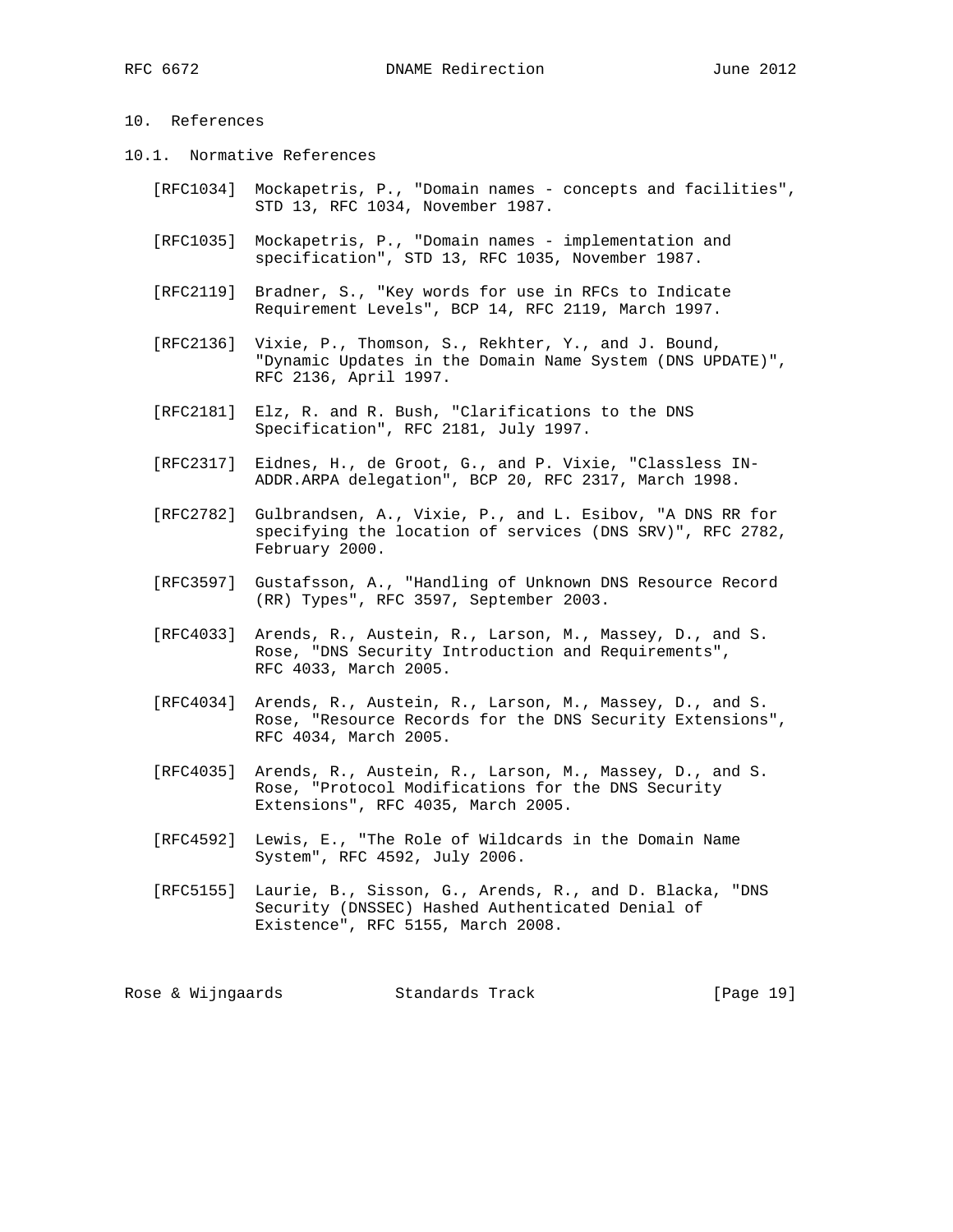- 10.2. Informative References
	- [RFC1912] Barr, D., "Common DNS Operational and Configuration Errors", RFC 1912, February 1996.
	- [RFC2672] Crawford, M., "Non-Terminal DNS Name Redirection", RFC 2672, August 1999.
	- [RFC3363] Bush, R., Durand, A., Fink, B., Gudmundsson, O., and T. Hain, "Representing Internet Protocol version 6 (IPv6) Addresses in the Domain Name System (DNS)", RFC 3363, August 2002.
	- [RFC3492] Costello, A., "Punycode: A Bootstring encoding of Unicode for Internationalized Domain Names in Applications (IDNA)", RFC 3492, March 2003.
	- [RFC6434] Jankiewicz, E., Loughney, J., and T. Narten, "IPv6 Node Requirements", RFC 6434, December 2011.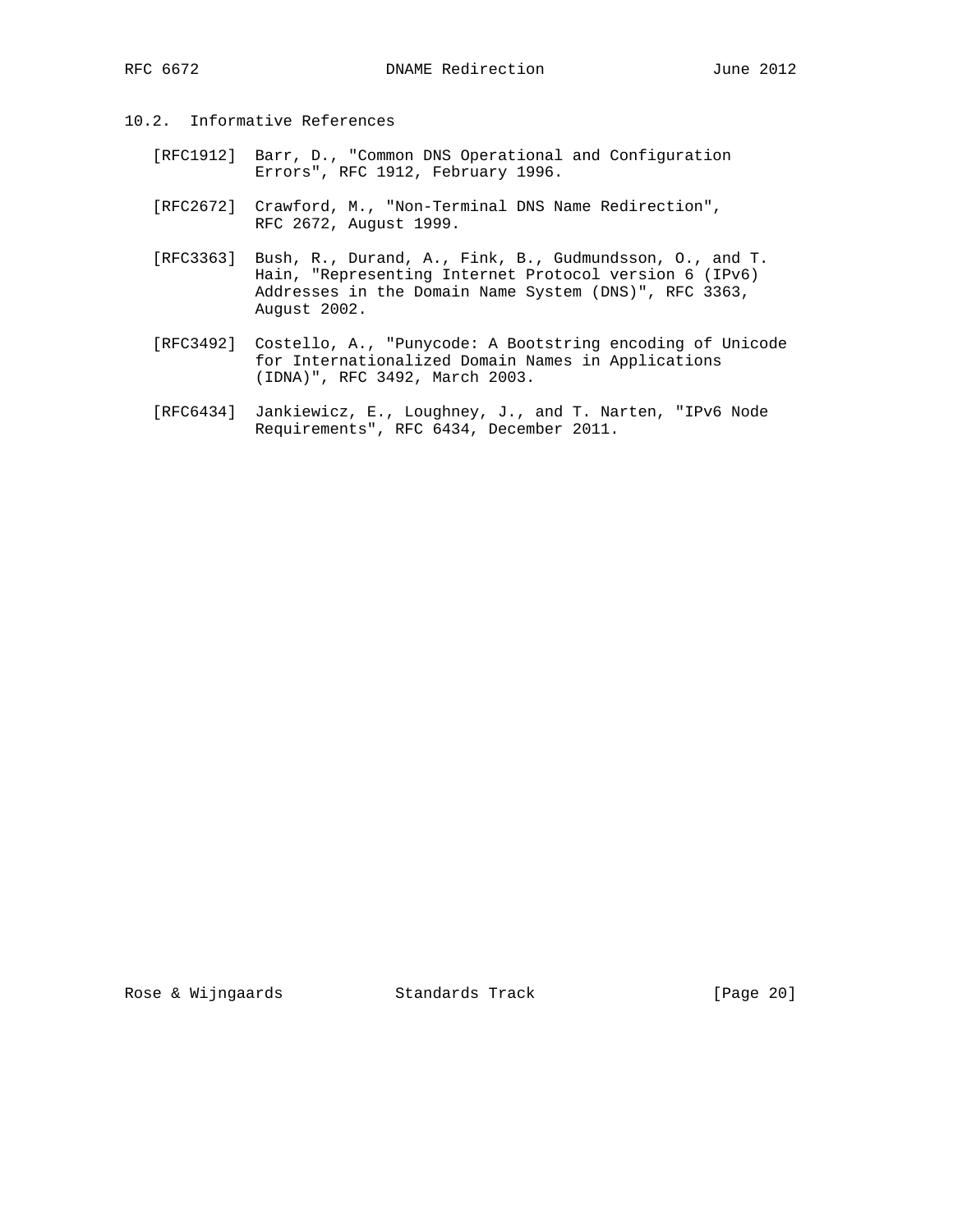Appendix A. Changes from RFC 2672

A.1. Changes to Server Behavior

 Major changes to server behavior from the original DNAME specification are summarized below:

- o The rules for DNAME substitution have been clarified in Section 2.2.
- o The EDNS option to signal DNAME understanding and compression has never been specified, and this document clarifies that there is no signaling method (Section 2.5).
- o The TTL for synthesized CNAME RRs is now set to the TTL of the DNAME, not zero (Section 3.1).
- o Recursive caching servers MUST perform CNAME synthesis on behalf of clients (Section 3.4).
- o The revised server algorithm is detailed in Section 3.2.
- o Rules for dynamic update messages adding a DNAME or CNAME RR to a zone where a CNAME or DNAME already exists are detailed in Section 5.2.
- A.2. Changes to Client Behavior

 Major changes to client behavior from the original DNAME specification are summarized below:

- o Clients MUST be able to accept synthesized CNAME RR's with a TTL of either zero or the TTL of the DNAME RR that accompanies the CNAME RR.
- o DNSSEC-aware clients SHOULD cache DNAME RRs and MAY cache synthesized CNAME RRs they receive in the same response. DNSSEC aware clients SHOULD also check the NSEC/NSEC3 type bitmap to verify that DNAME redirection is to be done. DNSSEC validators MUST understand DNAME (Section 5.3).
- o The revised client algorithm is detailed in Section 3.4.1.

Rose & Wijngaards Standards Track [Page 21]